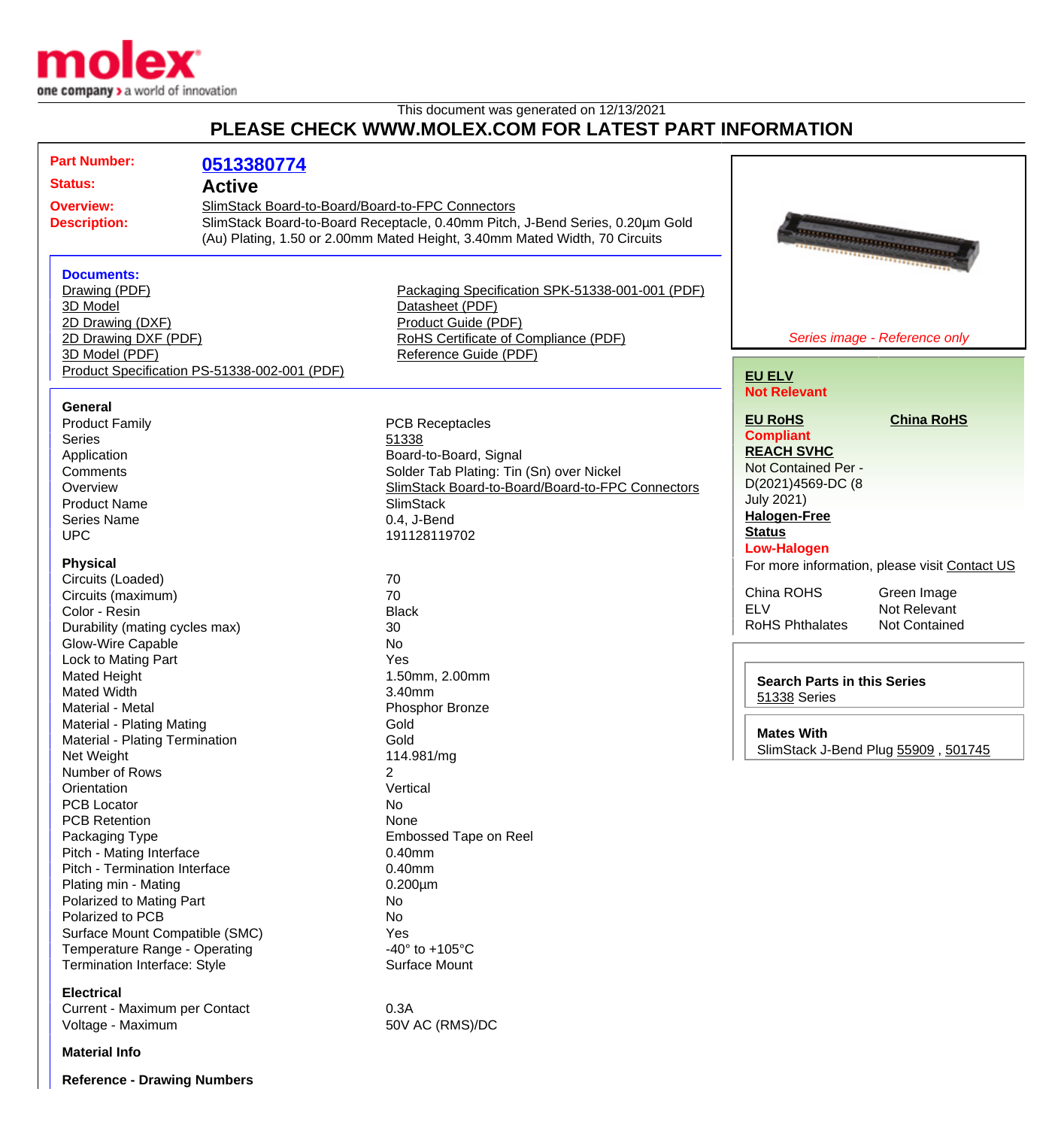Sales Drawing Sales Drawing SD-51338-003-001, SD-51338-004-001

This document was generated on 12/13/2021

## **PLEASE CHECK WWW.MOLEX.COM FOR LATEST PART INFORMATION**